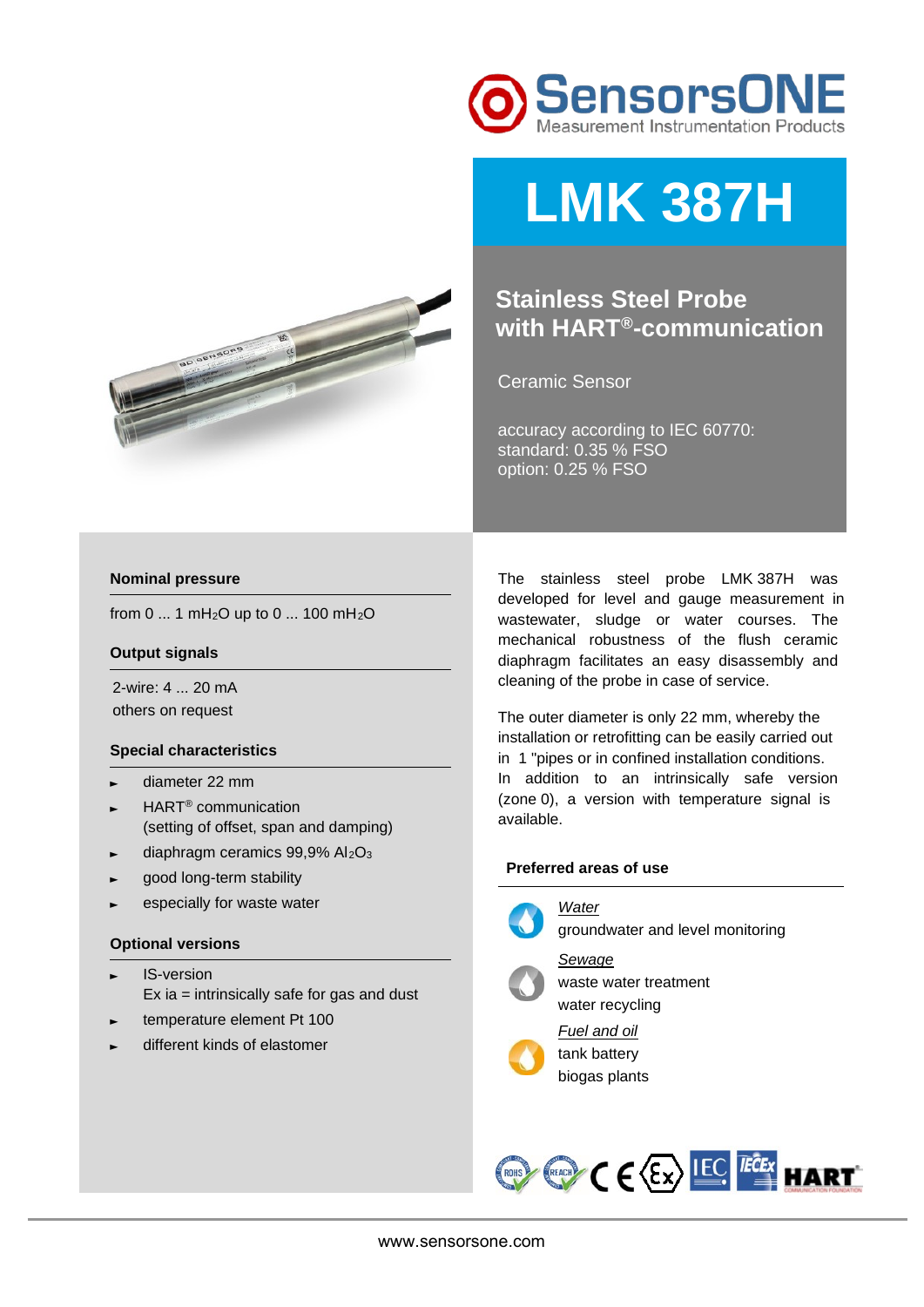## LMK 387H

Stainless Steel Probe Technical Data

| Input pressure range                                                                                                                                                                                                                                                     |                                                                                                 |                                                                                |                                              |                                                                                                                                                                 |                |                       |                                     |                                                                                        |                  |                                   |     |
|--------------------------------------------------------------------------------------------------------------------------------------------------------------------------------------------------------------------------------------------------------------------------|-------------------------------------------------------------------------------------------------|--------------------------------------------------------------------------------|----------------------------------------------|-----------------------------------------------------------------------------------------------------------------------------------------------------------------|----------------|-----------------------|-------------------------------------|----------------------------------------------------------------------------------------|------------------|-----------------------------------|-----|
| Nominal pressure gauge<br>[bar]                                                                                                                                                                                                                                          | 0.1                                                                                             | 0.16                                                                           | 0.25                                         | 0.4                                                                                                                                                             | 0.6            | 1                     | 1.6                                 | 2.5                                                                                    | 4                | 6                                 | 10  |
| Level<br>[mH <sub>2</sub> O]                                                                                                                                                                                                                                             | $\mathbf{1}$                                                                                    | 1.6                                                                            | 2.5                                          | 4                                                                                                                                                               | 6              | 10                    | 16                                  | 25                                                                                     | 40               | 60                                | 100 |
| Overpressure<br>[bar]                                                                                                                                                                                                                                                    | 3                                                                                               | 4                                                                              | 5                                            | 5                                                                                                                                                               | $\overline{7}$ | $\overline{7}$        | 12                                  | 20                                                                                     | 20               | 20                                | 20  |
| Burst pressure $\geq$<br>[bar]                                                                                                                                                                                                                                           | 4                                                                                               | 6                                                                              | 8                                            | 8                                                                                                                                                               | 9              | 9                     | 18                                  | 25                                                                                     | 25               | 30                                | 30  |
| Permissible vacuum<br>[bar]                                                                                                                                                                                                                                              | $-0.2$                                                                                          | $-0.3$                                                                         |                                              |                                                                                                                                                                 | $-0.5$         |                       |                                     |                                                                                        | $-1$             |                                   |     |
| <b>Output signal / Supply</b>                                                                                                                                                                                                                                            |                                                                                                 |                                                                                |                                              |                                                                                                                                                                 |                |                       |                                     |                                                                                        |                  |                                   |     |
| Standard                                                                                                                                                                                                                                                                 |                                                                                                 |                                                                                |                                              | 2-wire: 4  20 mA / $V_s$ = 12  36 $V_{DC}$ with HART <sup>®</sup> communication                                                                                 |                |                       |                                     |                                                                                        |                  | $V_{S \text{ rated}} = 24 V_{DC}$ |     |
| Option IS-version                                                                                                                                                                                                                                                        |                                                                                                 |                                                                                |                                              | 2-wire: 4  20 mA / $V_s$ = 14  28 $V_{DC}$ with HART <sup>®</sup> communication                                                                                 |                |                       |                                     |                                                                                        |                  | $V_{S \text{ rated}} = 24 V_{DC}$ |     |
| Option Pt 100-temperature element                                                                                                                                                                                                                                        |                                                                                                 |                                                                                |                                              |                                                                                                                                                                 |                |                       |                                     |                                                                                        |                  |                                   |     |
| Temperature range                                                                                                                                                                                                                                                        | $-25$ 125 °C                                                                                    |                                                                                |                                              |                                                                                                                                                                 |                |                       |                                     |                                                                                        |                  |                                   |     |
| Connectivity technology                                                                                                                                                                                                                                                  | 3-wire<br>max. voltage 10 $V_{\text{DC}}$ ,<br>in intrinsically safe circuit 30 $V_{\text{DC}}$ |                                                                                |                                              |                                                                                                                                                                 |                |                       |                                     |                                                                                        |                  |                                   |     |
| Resistance                                                                                                                                                                                                                                                               | max. current 2 mA,<br>in intrinsically safe circuit 54 mA<br>100 $\Omega$ at 0 °C               |                                                                                |                                              |                                                                                                                                                                 |                |                       |                                     |                                                                                        |                  |                                   |     |
| Temperature coefficient                                                                                                                                                                                                                                                  | in intrinsically safe circuit 405 mW<br>max. power 10 mW,<br>3850 ppm/K                         |                                                                                |                                              |                                                                                                                                                                 |                |                       |                                     |                                                                                        |                  |                                   |     |
| Supply $I_S$                                                                                                                                                                                                                                                             |                                                                                                 | $0.31.0$ mA <sub>pc</sub>                                                      |                                              |                                                                                                                                                                 |                |                       |                                     |                                                                                        |                  |                                   |     |
| Performance                                                                                                                                                                                                                                                              |                                                                                                 |                                                                                |                                              |                                                                                                                                                                 |                |                       |                                     |                                                                                        |                  |                                   |     |
| Accuracy <sup>1</sup><br>standard                                                                                                                                                                                                                                        |                                                                                                 | $P_N \ge 160$ mbar                                                             |                                              | $TD \leq 1:5$<br>TD > 1:5                                                                                                                                       |                | ≤± 0.35 % FSO         | $\leq \pm$ [0.35 + 0.05 x TD] % FSO |                                                                                        |                  | $TD_{max} = 1:10$                 |     |
|                                                                                                                                                                                                                                                                          |                                                                                                 | $P_N$ < 160 mbar                                                               |                                              |                                                                                                                                                                 |                |                       | $\leq \pm$ [0.35 + 0.15 x TD] % FSO |                                                                                        | $TD_{max} = 1:3$ |                                   |     |
| option                                                                                                                                                                                                                                                                   |                                                                                                 | $P_N \ge 160$ mbar                                                             |                                              | $TD \leq 1:5$                                                                                                                                                   |                | $\leq \pm 0.25$ % FSO |                                     |                                                                                        |                  | $TD_{max} = 1:10$                 |     |
|                                                                                                                                                                                                                                                                          |                                                                                                 |                                                                                |                                              | TD > 1:5                                                                                                                                                        |                |                       | $\leq \pm$ [0.25 + 0.05 x TD] % FSO |                                                                                        |                  |                                   |     |
|                                                                                                                                                                                                                                                                          |                                                                                                 | $P_N$ < 160 mbar                                                               |                                              |                                                                                                                                                                 |                |                       | $\leq \pm$ [0.25 + 0.15 x TD] % FSO |                                                                                        | $TD_{max} = 1:3$ |                                   |     |
| Permissible load                                                                                                                                                                                                                                                         |                                                                                                 | $R_{\text{max}} = [(V_{\text{S}} - V_{\text{S min}}) / 0.02 \text{ A}] \Omega$ |                                              |                                                                                                                                                                 |                |                       |                                     | load at HART <sup><math>0</math></sup> -communication: R <sub>min</sub> = 250 $\Omega$ |                  |                                   |     |
| Influence effects                                                                                                                                                                                                                                                        |                                                                                                 | supply: 0.05 % FSO / 10 V                                                      |                                              |                                                                                                                                                                 |                |                       |                                     | load: $0.05%$ FSO / kQ                                                                 |                  |                                   |     |
| Long term stability                                                                                                                                                                                                                                                      |                                                                                                 |                                                                                |                                              | $\leq$ $\pm$ (0.1 x turn-down) % FSO / year at reference conditions                                                                                             |                |                       |                                     |                                                                                        |                  |                                   |     |
| Turn-on time                                                                                                                                                                                                                                                             | $\leq$ 3 sec                                                                                    |                                                                                |                                              |                                                                                                                                                                 |                |                       |                                     |                                                                                        |                  |                                   |     |
| Mean response time                                                                                                                                                                                                                                                       |                                                                                                 |                                                                                |                                              | $\leq$ 50 msec without electronic damping                                                                                                                       |                |                       |                                     |                                                                                        |                  |                                   |     |
| Measuring rate                                                                                                                                                                                                                                                           | $\leq$ 20 Hz                                                                                    |                                                                                |                                              |                                                                                                                                                                 |                |                       |                                     |                                                                                        |                  |                                   |     |
| Adjustability                                                                                                                                                                                                                                                            |                                                                                                 |                                                                                |                                              | configuration of following parameters possible (interface / software necessary <sup>2</sup> ):                                                                  |                |                       |                                     |                                                                                        |                  |                                   |     |
|                                                                                                                                                                                                                                                                          |                                                                                                 | electronic damping: 0  100 sec                                                 |                                              |                                                                                                                                                                 |                | offset: 0  80 % FSO   |                                     |                                                                                        |                  | turn down of span: max. 1:10      |     |
| $1$ accuracy according to IEC 60770 – limit point adjustment (non-linearity, hysteresis, repeatability)<br><sup>2</sup> software, interface, and cable have to be ordered separately (software appropriate for Windows ® 95, 98, 2000, NT Version 4.0 or higher, and XP) |                                                                                                 |                                                                                |                                              |                                                                                                                                                                 |                |                       |                                     |                                                                                        |                  |                                   |     |
| Thermal effects (Offset and Span)                                                                                                                                                                                                                                        |                                                                                                 |                                                                                |                                              |                                                                                                                                                                 |                |                       |                                     |                                                                                        |                  |                                   |     |
| Tolerance band                                                                                                                                                                                                                                                           |                                                                                                 | $\leq$ $\pm$ (0.5 x turn-down) % FSO                                           |                                              |                                                                                                                                                                 |                |                       |                                     |                                                                                        |                  |                                   |     |
| TC, average                                                                                                                                                                                                                                                              |                                                                                                 |                                                                                |                                              | $\pm$ (0.05 x turn-down) % FSO / 10 K                                                                                                                           |                |                       |                                     |                                                                                        |                  |                                   |     |
| in compensated range                                                                                                                                                                                                                                                     | $-2080 °C$                                                                                      |                                                                                |                                              |                                                                                                                                                                 |                |                       |                                     |                                                                                        |                  |                                   |     |
| <b>Permissible temperatures</b>                                                                                                                                                                                                                                          |                                                                                                 |                                                                                |                                              |                                                                                                                                                                 |                |                       |                                     |                                                                                        |                  |                                   |     |
| Permissible temperatures                                                                                                                                                                                                                                                 |                                                                                                 |                                                                                |                                              | medium / electronics / environment / storage:                                                                                                                   |                |                       | $-40$ 85 °C                         |                                                                                        |                  |                                   |     |
| Electrical protection <sup>3</sup>                                                                                                                                                                                                                                       |                                                                                                 |                                                                                |                                              |                                                                                                                                                                 |                |                       |                                     |                                                                                        |                  |                                   |     |
| Short-circuit protection                                                                                                                                                                                                                                                 | permanent                                                                                       |                                                                                |                                              |                                                                                                                                                                 |                |                       |                                     |                                                                                        |                  |                                   |     |
| Reverse polarity protection                                                                                                                                                                                                                                              | no damage, but also no function                                                                 |                                                                                |                                              |                                                                                                                                                                 |                |                       |                                     |                                                                                        |                  |                                   |     |
| Electromagnetic compatibility                                                                                                                                                                                                                                            |                                                                                                 |                                                                                |                                              | emission and immunity according to EN 61326                                                                                                                     |                |                       |                                     |                                                                                        |                  |                                   |     |
| <sup>3</sup> additional external overvoltage protection unit in terminal box KL 1 or KL 2 with atmospheric pressure reference available on request                                                                                                                       |                                                                                                 |                                                                                |                                              |                                                                                                                                                                 |                |                       |                                     |                                                                                        |                  |                                   |     |
| <b>Electrical connection</b><br>Cable with sheath material 4                                                                                                                                                                                                             |                                                                                                 |                                                                                |                                              |                                                                                                                                                                 |                |                       |                                     |                                                                                        |                  |                                   |     |
|                                                                                                                                                                                                                                                                          | TPE-U<br>TPE-U $5$                                                                              | blue<br>red                                                                    | $\varnothing$ 7.4 mm<br>$\varnothing$ 9.0 mm |                                                                                                                                                                 |                |                       | others on request                   |                                                                                        |                  |                                   |     |
| Bending radius                                                                                                                                                                                                                                                           |                                                                                                 |                                                                                |                                              | static installation: 10-fold cable diameter                                                                                                                     |                |                       |                                     | dynamic application: 20-fold cable diameter                                            |                  |                                   |     |
| <sup>4</sup> shielded cable with integrated ventilation tube for atmospheric pressure reference                                                                                                                                                                          |                                                                                                 |                                                                                |                                              |                                                                                                                                                                 |                |                       |                                     |                                                                                        |                  |                                   |     |
| $5$ only in combination with IS-version (explosion protection) and temperature element Pt100                                                                                                                                                                             |                                                                                                 |                                                                                |                                              |                                                                                                                                                                 |                |                       |                                     |                                                                                        |                  |                                   |     |
| Materials (media wetted)                                                                                                                                                                                                                                                 |                                                                                                 |                                                                                |                                              |                                                                                                                                                                 |                |                       |                                     |                                                                                        |                  |                                   |     |
| Housing                                                                                                                                                                                                                                                                  |                                                                                                 | stainless steel 1.4404 (316 L)                                                 |                                              |                                                                                                                                                                 |                |                       |                                     |                                                                                        |                  |                                   |     |
| Seals (O-rings)                                                                                                                                                                                                                                                          | option:                                                                                         | standard: FKM                                                                  |                                              | EPDM; FFKM (min. permissible temperature from -15 °C)                                                                                                           |                |                       |                                     |                                                                                        |                  | others on request                 |     |
| Diaphragm                                                                                                                                                                                                                                                                |                                                                                                 | ceramics $Al_2O_3$ 99.9%                                                       |                                              |                                                                                                                                                                 |                |                       |                                     |                                                                                        |                  |                                   |     |
| Protection cap                                                                                                                                                                                                                                                           | POM-C                                                                                           |                                                                                |                                              |                                                                                                                                                                 |                |                       |                                     |                                                                                        |                  |                                   |     |
| Cable sheath                                                                                                                                                                                                                                                             | TPE-U                                                                                           |                                                                                |                                              |                                                                                                                                                                 |                |                       |                                     |                                                                                        |                  |                                   |     |
| <b>Explosion protection</b>                                                                                                                                                                                                                                              |                                                                                                 |                                                                                |                                              |                                                                                                                                                                 |                |                       |                                     |                                                                                        |                  |                                   |     |
| Approval                                                                                                                                                                                                                                                                 |                                                                                                 |                                                                                |                                              | IBEXU 15 ATEX 1066 X / IECEX IBE 18.0019X                                                                                                                       |                |                       |                                     |                                                                                        |                  |                                   |     |
| DX14B-LMK 387H                                                                                                                                                                                                                                                           | zone 0:<br>zone 20:                                                                             |                                                                                |                                              | II 1G Ex ia IIB T4 Ga<br>II 1D Ex ia IIIC T135 °C Da                                                                                                            |                |                       |                                     |                                                                                        |                  |                                   |     |
| Safety technical maximum values<br>(pressure)                                                                                                                                                                                                                            |                                                                                                 |                                                                                |                                              | $U_i = 28$ V, $I_i = 93$ mA, $P_i = 660$ mW, $C_i = 14$ nF, $L_i = 0$ µH;<br>the supply connections have an inner capacity of max. 27 nF opposite the enclosure |                |                       |                                     |                                                                                        |                  |                                   |     |
| Safety technical maximum values<br>(temperature)                                                                                                                                                                                                                         |                                                                                                 |                                                                                |                                              | $U_i = 30$ V, $I_i = 54$ mA, $P_i = 405$ mW, $C_i = 0$ nF, $L_i = 0$ µH (temperature element Pt 100)                                                            |                |                       |                                     |                                                                                        |                  |                                   |     |
| Permissible temperatures for                                                                                                                                                                                                                                             | -20  60 °C with $p_{atm}$ 0.8 bar up to 1.1 bar<br>in zone 0:<br>zone 1 and higher: $-25$ 65 °C |                                                                                |                                              |                                                                                                                                                                 |                |                       |                                     |                                                                                        |                  |                                   |     |
| environment<br>Connecting cables                                                                                                                                                                                                                                         |                                                                                                 | cable capacity:                                                                |                                              | signal line/shield also signal line/signal line: 160 pF/m                                                                                                       |                |                       |                                     |                                                                                        |                  |                                   |     |
| (by factory)                                                                                                                                                                                                                                                             |                                                                                                 | cable inductance:                                                              |                                              | signal line/shield also signal line/signal line: 1 µH/m                                                                                                         |                |                       |                                     |                                                                                        |                  |                                   |     |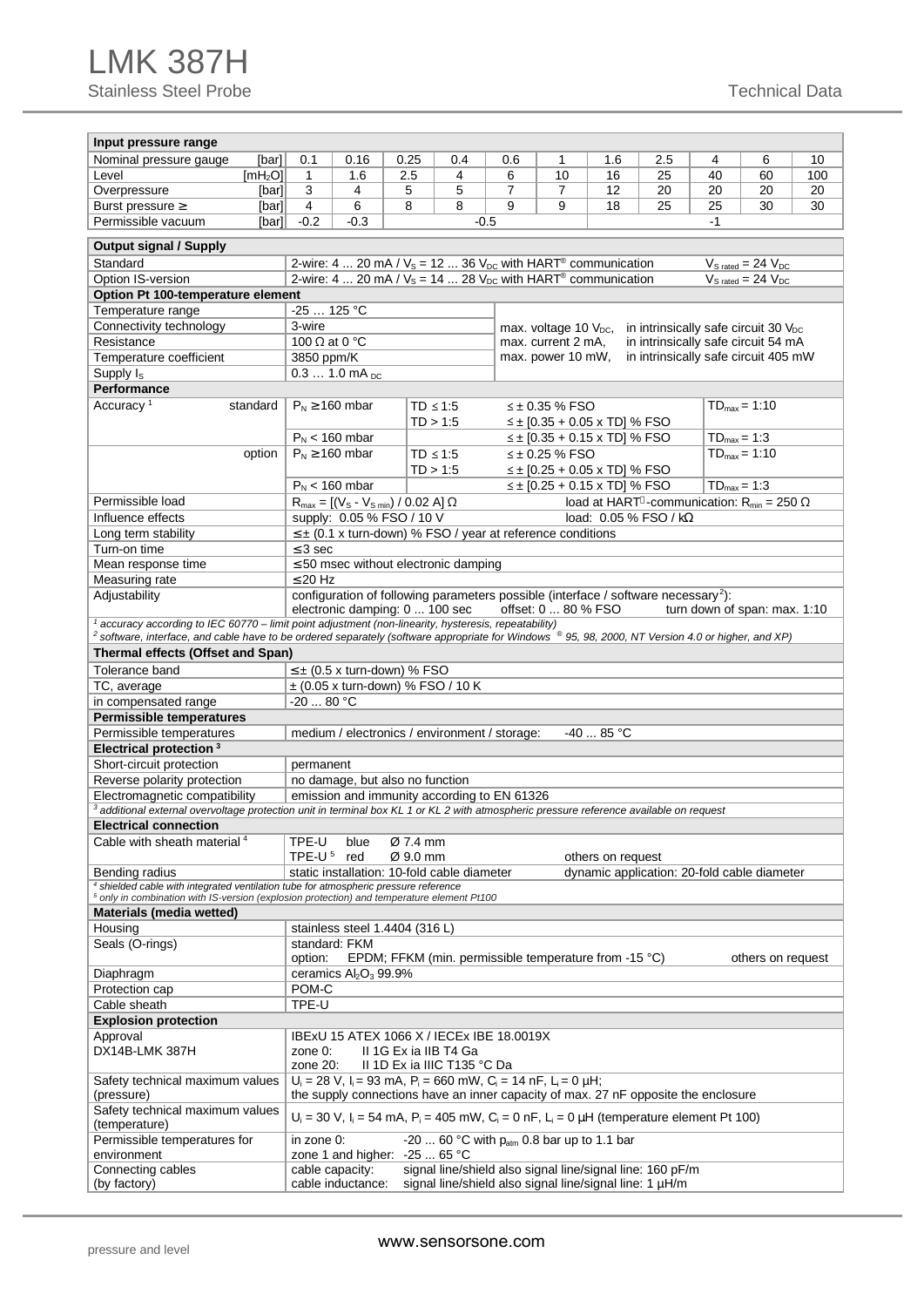## LMK 387H

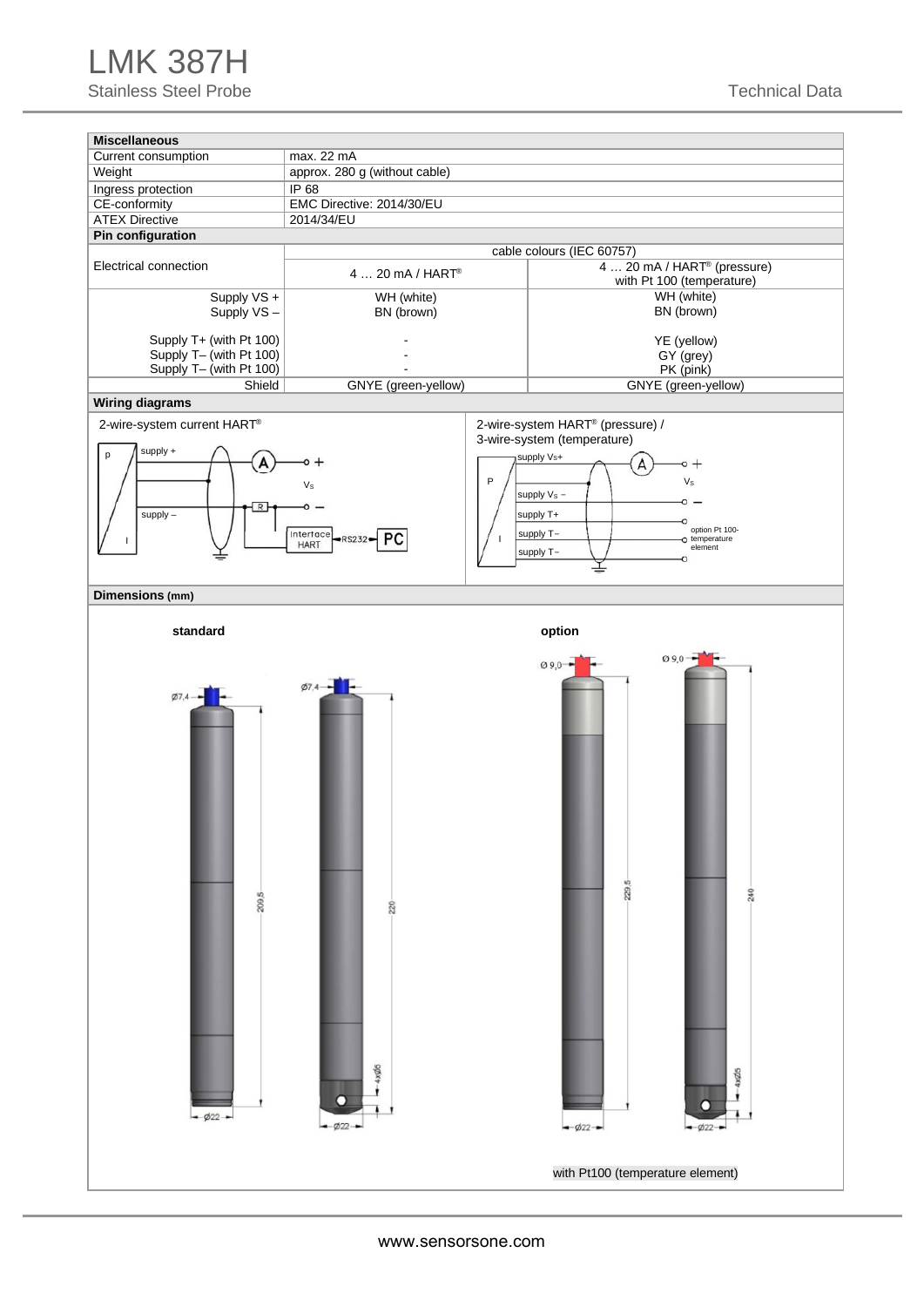**Mounting flange with cable gland** 



| dimensions in mm |             |             |             |  |  |
|------------------|-------------|-------------|-------------|--|--|
| size             | DN25/       | DN50/       | DN80/       |  |  |
|                  | <b>PN40</b> | <b>PN40</b> | <b>PN16</b> |  |  |
|                  | 18          | 20          | 20          |  |  |
|                  | 115         | 165         | 200         |  |  |
| d2               | 14          | 18          | 18          |  |  |
| d4               | 68          | 102         | 138         |  |  |
|                  | っ           |             | 3           |  |  |
|                  | 85          | 125         | 160         |  |  |
|                  |             |             |             |  |  |

#### **Technical data**  Suitable for all probes Flange material stainless steel 1.4404 (316L) Material of cable gland standard: brass, nickel plated on request: stainless steel 1.4305 (303); plastic<br>Seal insert material: TPE (incress protection IP 68) material: TPE (ingress protection IP 68) Hole pattern according to DIN 2507 **Ordering type Weight Conduct According type Weight Conduct According Code** Conducting Code Weight DN25 / PN40 with cable gland brass, nickel plated **ZMF2540** 2MF2540 1.4 kg DN50 / PN40 with cable gland brass, nickel plated  $\overline{XMS}$  2MF5040  $\overline{XMS}$  3.2 kg DN80 / PN16 with cable gland brass, nickel plated ZMF8016 ZMF8016 4.8 kg

#### **Terminal clamp**



| <b>Technical data</b>                              |                                            |                                          |               |
|----------------------------------------------------|--------------------------------------------|------------------------------------------|---------------|
| Suitable for                                       | all probes with cable $\beta$ 5.5  10.5 mm |                                          |               |
| Material of housing                                | standard: steel, zinc plated               | optionally: stainless steel 1.4301 (304) |               |
| Material of clamping jaws<br>and positioning clips | PA (fibre-glass reinforced)                |                                          |               |
| Dimensions (mm)                                    | 174 x 45 x 32                              |                                          |               |
| Hook diameter                                      | 20 mm                                      |                                          |               |
| Ordering type                                      |                                            | Ordering code                            | Weight        |
| Terminal clamp, steel, zinc plated                 |                                            | Z100528                                  |               |
| Terminal clamp, stainless steel 1.4301 (304)       |                                            | Z100527                                  | approx. 160 g |

#### **Display program**

| <b>CIT 200</b>    | Process display with LED display                                                            |  |
|-------------------|---------------------------------------------------------------------------------------------|--|
| <b>CIT 250</b>    | Process display with LED display and contacts                                               |  |
| <b>CIT 300</b>    | Process display with LED display, contacts and analogue output                              |  |
| <b>CIT 350</b>    | Process display with LED display, bargraph, contacts and analogue output                    |  |
| <b>CIT 400</b>    | Process display with LED display, contacts, analogue output and Ex-approval                 |  |
| <b>CIT 600</b>    | Multichannel process display with graphics-capable LC display                               |  |
| <b>CIT 650</b>    | Multichannel process display with graphics-capable LC display and datalogger                |  |
| CIT 700 / CIT 750 | Multichannel process display with graphics-capable TFT monitor,<br>touchscreen and contacts |  |
| <b>PA 440</b>     | Field display with 4-digit LC display                                                       |  |